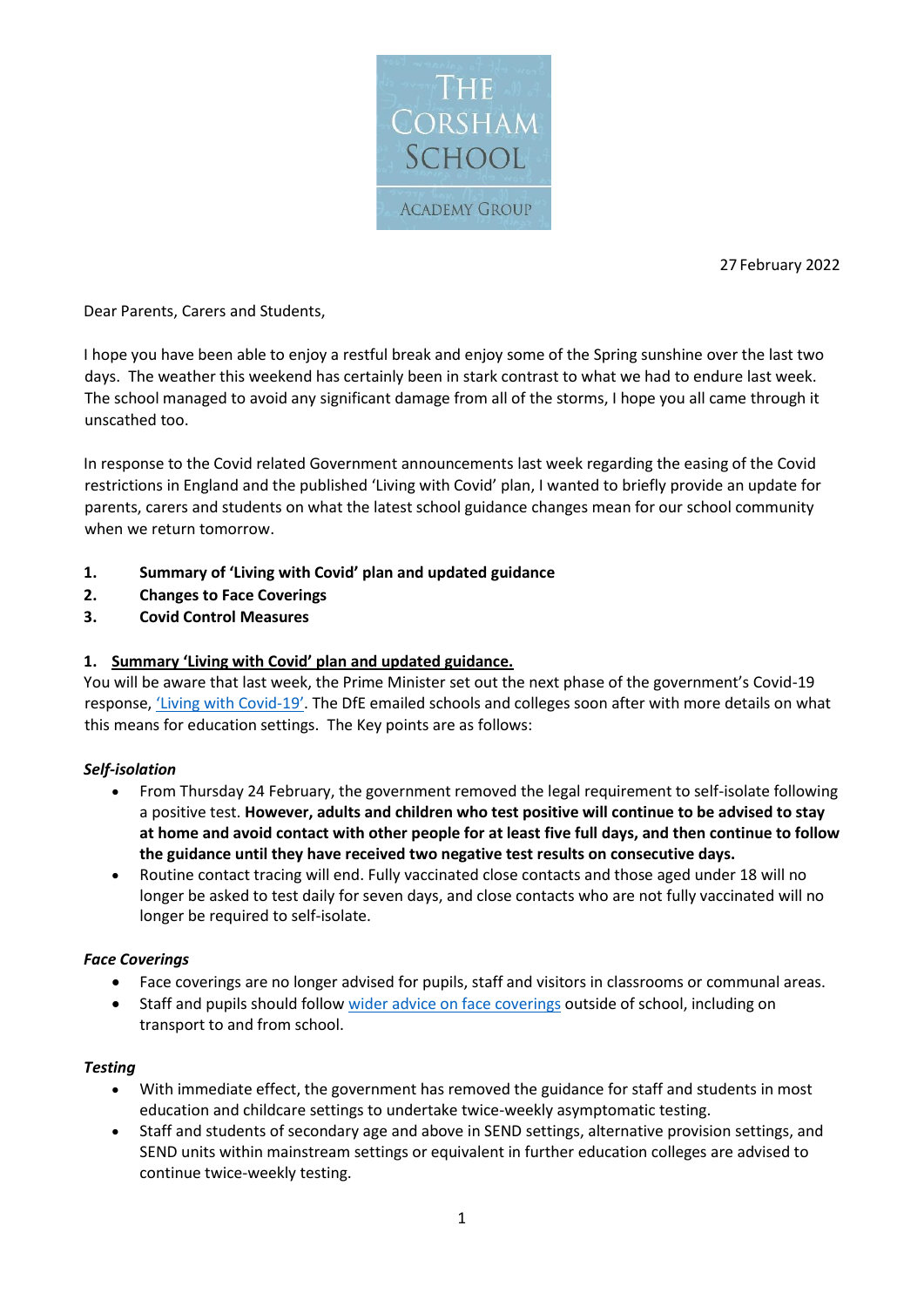- Any decision to implement additional testing measures, including on-site testing, must be agreed with, or recommended by, a Director of Public Health (DPH), our local authority, or our local Health Protection Team.
- Mainstream schools and colleges will be able to order tests if advised to do so in the event of an outbreak in the setting.
- All staff and students will continue to be able to access test kits from their local pharmacy or [online.](https://eur01.safelinks.protection.outlook.com/?url=https%3A%2F%2Fascl.us7.list-manage.com%2Ftrack%2Fclick%3Fu%3Ddae6fbf66d6135a8a21b3627d%26id%3D7d7bc0bb2f%26e%3Df4fda47392&data=04%7C01%7CRBell%40corsham.wilts.sch.uk%7C6bf11fc113544bdf4cac08d9fa0fd224%7Cae2d489627854217a0ae572acf3597f9%7C0%7C0%7C637815768118567912%7CUnknown%7CTWFpbGZsb3d8eyJWIjoiMC4wLjAwMDAiLCJQIjoiV2luMzIiLCJBTiI6Ik1haWwiLCJXVCI6Mn0%3D%7C3000&sdata=EOfDkn2l%2BCqbdd%2F6K%2FMmOAg9UtRiHfnrsHwXf16YHy4%3D&reserved=0)
- **Anyone with Covid symptoms should take a PCR test, stay at home and follow government guidance if positive. People who have tested positive will continue to be advised to stay at home for five full days and then receive two negative test results on consecutive days before returning to their workplace or setting.**
- Staff and pupils who test positive should use any test kits they already have at home to undertake testing on days five and six, before returning to school or college if they test negative If they have run out, they should order additional test kits online via gov.uk or you can supply them with a box of seven self-test kits if you have an appropriate route to do so, such as through a sibling or parent/guardian or in the post.
- New DfE guidance on asymptomatic testing in education settings from 21 February 22 is available [here.](https://eur01.safelinks.protection.outlook.com/?url=https%3A%2F%2Fascl.us7.list-manage.com%2Ftrack%2Fclick%3Fu%3Ddae6fbf66d6135a8a21b3627d%26id%3D566a477b1e%26e%3Df4fda47392&data=04%7C01%7CRBell%40corsham.wilts.sch.uk%7C6bf11fc113544bdf4cac08d9fa0fd224%7Cae2d489627854217a0ae572acf3597f9%7C0%7C0%7C637815768118567912%7CUnknown%7CTWFpbGZsb3d8eyJWIjoiMC4wLjAwMDAiLCJQIjoiV2luMzIiLCJBTiI6Ik1haWwiLCJXVCI6Mn0%3D%7C3000&sdata=brWmGfGqs5eYKyEjXwN%2BPVlr7eCJG3x3W1BgLZQfpLU%3D&reserved=0)

### *Remote education*

- The regulations requiring education settings to provide remote learning to pupils isolating for Covidrelated reasons lapse on 24 March. It is understood, therefore, that schools and colleges are only legally required to continue to provide remote learning in these circumstances until that date.
- However, the updated guidance asks schools to "maintain your capacity to deliver high-quality remote education across this academic year, including for pupils who are abroad, and facing challenges to return due to any Covid-19 travel restrictions still in place, for the period they are abroad".

### *Longer-term plans*

- From Thursday 24 March, the government will remove the Covid-19 provisions within the Statutory Sick Pay and Employment and Support Allowance regulations.
- From Friday 1 April, the government will no longer provide free to order universal symptomatic and asymptomatic testing for the general public in England.
- The government will update guidance on the steps that people with Covid-19 should take to minimise contact with other people accordingly.

# **2. Changes to Face Coverings**

In line with the new updated government guidance that face coverings are no longer recommended at all (unless we have a severe outbreak and Public Health advise us to reinstate them) and given that our school case rates had significantly reduced to about 1% of our school population before the holiday break, it is now appropriate to align with the national guidance and remove our compulsory requirement to wear face coverings in social areas.

As ever, students remain very welcome to wear a face covering (in or out of the classroom) if they wish to do so and, as per the general guidance, they are still recommended to be used in more crowded areas where you come into contact with people that you do not know. This has implications on public transport. Although I have yet to receive confirmation, it is therefore likely that face coverings will be continued to be required on dedicated school transport and, until we hear otherwise, therefore vital that students who use bus transport to/from school continue to carry a face covering should they need it.

As you well know, we had maintained the use of face coverings as part of our control measures for longer than many other schools and I am really grateful for your extended support on this issue. Our students have